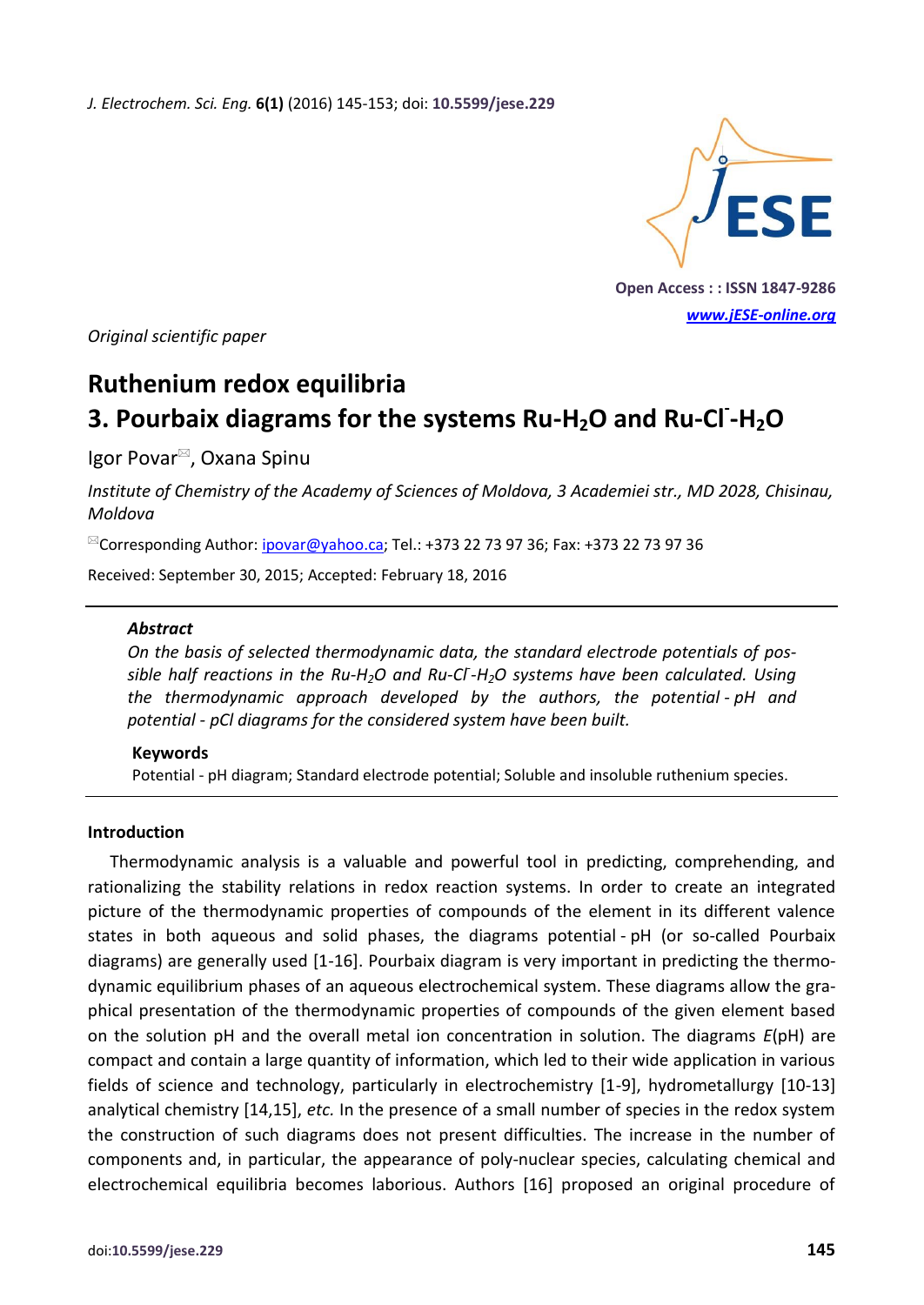calculation. Firstly, on the basis of the tabulated thermodynamic data, the thermodynamic stability areas of chemical species, depending on the solution pH for each valence state (degree of oxidation), are determined [17,18]. These areas are demarcated on diagrams by vertical lines. Then, a system of independent electrochemical equations for electrode reactions between chemical species with varying degrees of oxidation, the predominance areas of which overlap, are drawn up. The electrode potentials of these reactions are linear functions of pH, which are depicted on diagrams.

The potential - pH (*Pourbaix*) diagram constitutes an effective method of graphical representation of chemical and electrochemical equilibria, especially for systems under protolytic processes and contains as valence states oxides and hydroxides in the solid phase, protonated particles or hydroxocomplexes in solution. In addition to the "metal-water" system of a complexing agent that forms stable complexes with metal ions, the electrode potential often depends decisively on the ligand concentration  $C_{L}^{0}$  in solution. In this case, the Pourbaix diagrams are less informative because of a large number of lines as  $C_{L}^{0}$  functions and then the more useful are diagrams representing the dependence of the potential on  $C^0$  or log  $C^0$ . The ligand usually is taken in large excess relative to the metal ion ( $C_L^0 >> C_M^0$ ) and therefore  $C_L^0$ . In particular, the influence of a number of such factors, as the medium acidity, the complexation and precipitation processes of the redox species is necessary to examine. This article has done some work in order to extend the usefulness of the Frost diagram. Since some equilibria are also some functions of the metal ion concentration  $C_{L}^{0}$  and the solution pH, for the construction of the diagram  $E(\log [L])$  the conditions  $C_L^0$  = const and pH = const are assumed. In this paper, the following procedure of calculating *E*-pH diagram is proposed:

- 1. Firstly, the predominance areas of different valence forms in function of pH,  $log C_v^0$  $\log C_{\text{M}}^0$  or  $\log C_{\text{L}}^0$  $log C_{L}^{0}$  are calculated;
- 2. On the basis of the diagrams Δ*G*r(n) [17-18], the thermodynamic stability of different valence forms toward disproportionation conditions is determined;
- 3. The system of electrochemical equations for electrode reactions between chemical species in different valence states, the predominance areas of which overlap, is composed;

Based on standard thermodynamic data of participating species in specific reactions, the electrode potential is calculated by the equation  $E^{0} \Delta G_{r}^{0}/nF$ , where  $\Delta G_{r}^{0}$  is the value of the standard Gibbs energy of electrode reaction;

The electrode potentials of these processes are calculated as a function of  $C_{L}^{0}$ , respecting the conditions  $C_M^0$ = const and pH = const. The first two steps have been carried out in [17].

## **Theoretical considerations**

The Pourbaix diagram for the Ru-H<sub>2</sub>O system is presented in [1], but it suffers from a number of drawbacks:

- a. It is carried out on the basis of outdated thermodynamic data and their interpretation may lead to erroneous conclusions;
- b. The formation of solid phases is not taken into account;
- c. It is calculated for on metal ion concentration only.

This paper aims to remove such deficiencies and calculating diagrams *E*-pH [16] on the basis of selected thermodynamic data [19]. In [18] it was shown that for ruthenium the disproportionation reactions are characteristic, in particular for the Ru(II), Ru(VI) and Ru(VII). In this paper the Frost diagrams are designed as a preliminary step for building *E*-pH diagrams.

We will examine in detail the calculation of the E-pH diagram for  $C_{\text{Ru}}^0$ =10<sup>-4</sup> mol/L. In the range 0 < pH < 14 ruthenium for the degree of oxidations Ru(II), Ru(V), Ru(VI) and Ru(VII) is represented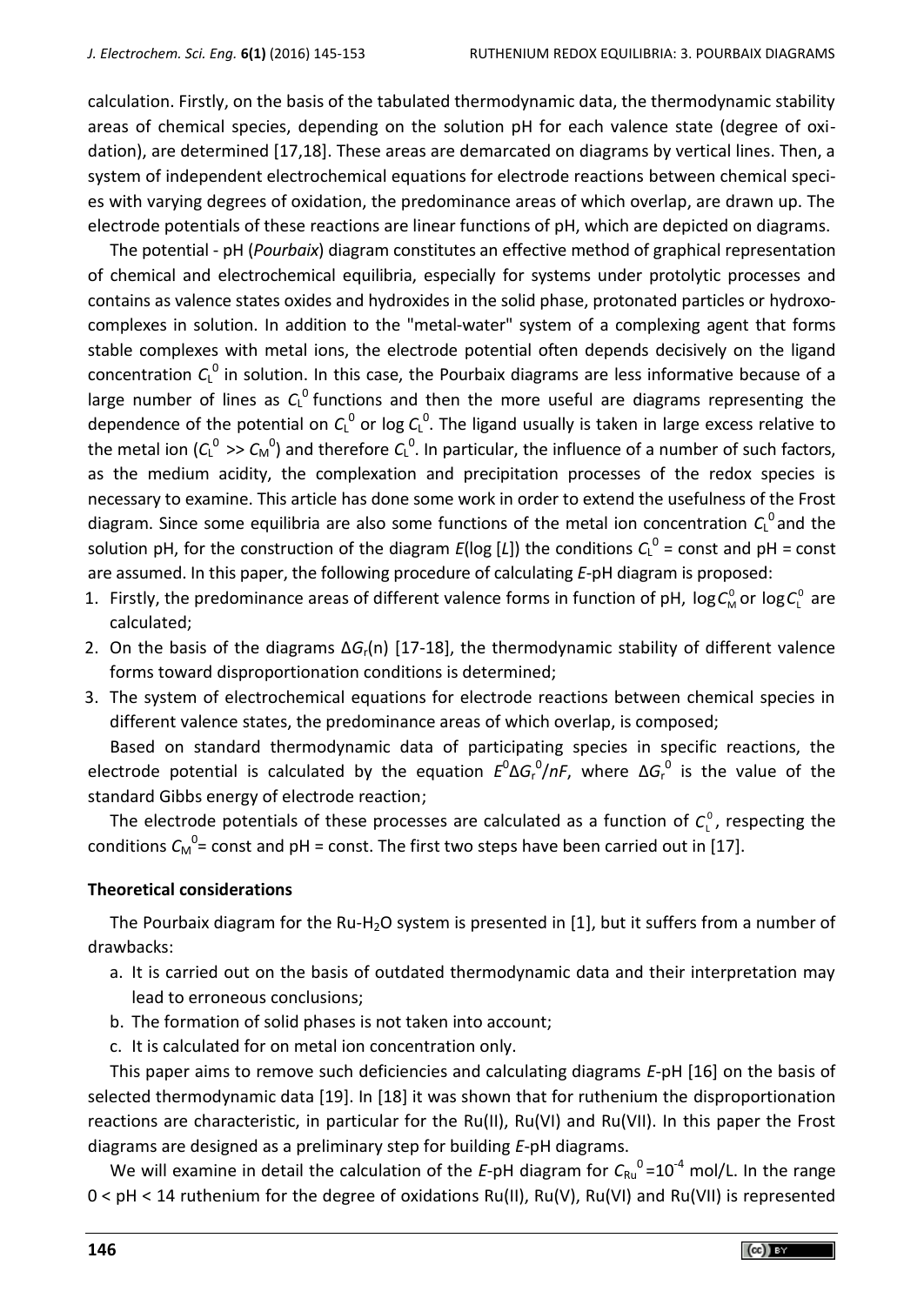by single species,  $Ru^{2+}$ ,  $Ru_2O_5$  (s),  $RuO_4^{2-}$ ,  $RuO_4^-$  correspondingly, while for the valence states Ru(III), Ru(IV) and Ru(VIII), the hydrolysis is characteristic with formation of hydroxocomplexes. Ru(II) and Ru(IV), within a wide range of pH and C<sub>Ru</sub><sup>0</sup>, form also poorly soluble hydroxides. Authors [17,18] determined the thermodynamic stability areas of the following species for consecutive degrees of oxidation:

| Ru(VIII) | $H_2RuO_5$                               | 0.00 < pH < 11.53  |
|----------|------------------------------------------|--------------------|
|          | HRu(OH) <sub>5</sub>                     | 11.53 < pH < 14.00 |
| Ru(IV)   | $Ru(OH)22+$                              | 0.00 < pH < 2.55   |
|          | $Ru_4(OH)_{12}^{4+}$                     | 2.55 < pH < 4.43   |
|          | RuO <sub>2</sub> · H <sub>2</sub> O (s)  | 4.43 < pH < 14.00  |
| Ru(III)  | $Ru^{3+}$                                | 0.00 < pH < 1.76   |
|          | $Ru(OH)2$ <sup>+</sup>                   | 1.76 < pH < 4.42   |
|          | Ru(OH) <sub>3</sub> (s)·H <sub>2</sub> O | 4.42 < pH < 14.00  |
|          |                                          |                    |

We will examine the calculation of respective values  $pH_D$  for  $C_{Ru}^0=10^{-6}$  mol/L. From the  $\Delta G_r(n)$ diagram it follows that the reaction of disproportionation of Ru(V) to Ru(VIII) and Ru(IV) occurs between the pH values 1 and 3. This process is described by the equation:

$$
2Ru_2O_5 (s) + H_2O + 6H^+ = 3Ru(OH)_2^{2+} + H_2RuO_5
$$
 (1)

The standard Gibbs energy variation  $\Delta G_{\scriptscriptstyle \! F}^{\scriptscriptstyle 0}$  is equal to

$$
\Delta G_r^0 = \Delta G_f^0 \left( H_2RuO_5 \right) + 3\Delta G_f^0 \left( Ru(OH)_2^{2+} - 2\Delta G_f^0(Ru_2O_5 \text{ (s)} \right) \qquad \Delta G_f^0 \left( H_2O \right) = 70.59 \text{ kJ}
$$

For reaction (1) the isotherm equation takes the form

 $\Delta G_r = \Delta G_r^0 - 6RT \ln[H^+] + 4RT \ln C_{Ru}^0$ 

The  $pH<sub>D</sub>$  value corresponds to the beginning of disproportionation, provided by the condition Δ*G*<sup>r</sup> = 0. Wherein, pH(Δ*G*r = 0) = 1.94 (the point A on the diagram *E*-pH). In the same way, we determine  $pH_D$  for the following redox couples:

$$
3RuO_4^- + \frac{1}{2}H_2O + 3H^+ = \frac{1}{2}Ru_2O_5(s) + H_2RuO_5, \quad \Delta G_r^O = 136.0 \text{ kJ}
$$
\n
$$
\Delta G_r = \Delta G_r^O + 3RT \ln[H^+] + RT \ln C_{Ru}^O, pH_D(\Delta G_r = 0) = 5.94 \text{ (point B)}
$$
\n
$$
2RuO_4^- + 3H^+ = \frac{1}{2} Ru_2O_5(s) + RuO_4^{2-} + 3/2 H_2O, \quad \Delta G_r^O = 215.18 \text{ kJ}
$$
\n
$$
\Delta G_r = \Delta G_r^O + 3RT \ln[H^+] + RT \ln C_{Ru}^O, pH_D(\Delta G_r = 0) = 10.57 \text{ (point C)}
$$
\n
$$
Ru_2O_5(s) + 3H_2O = RuO_4^{2-} + RuO_2 2H_2O + H^+, \quad \Delta G_r^O = 158.97.18 \text{ kJ}
$$
\n
$$
\Delta G_r = \Delta G_r^O + 2RT \ln[H^+] + RT \ln C_{Ru}^O, pH_D(\Delta G_r = 0) = 10.92 \text{ (point D)}.
$$

Next, we will analyze the equilibria between chemical species in solution and solid phase. We will consider only the electrode potentials of redox couples, the predominance of areas of which overlap. So we get:

| Ru(III) – Ru(0)                                                                             |                      | $E_i^0$ / V |
|---------------------------------------------------------------------------------------------|----------------------|-------------|
| 1. $Ru^{3+} + 3e = Ru$                                                                      | 0.00 < pH < 1.76     | 0.599       |
| 2. $Ru(OH)2+ + 2H+ + 3e = Ru + 2H2O$                                                        | 1.76 < pH < 4.42     | 0.668       |
| 3. Ru(OH) <sub>3</sub> (s)×H <sub>2</sub> O + 3H <sup>+</sup> + 3e = Ru + 4H <sub>2</sub> O | $4.42 <$ pH $< 14.0$ | 0.631       |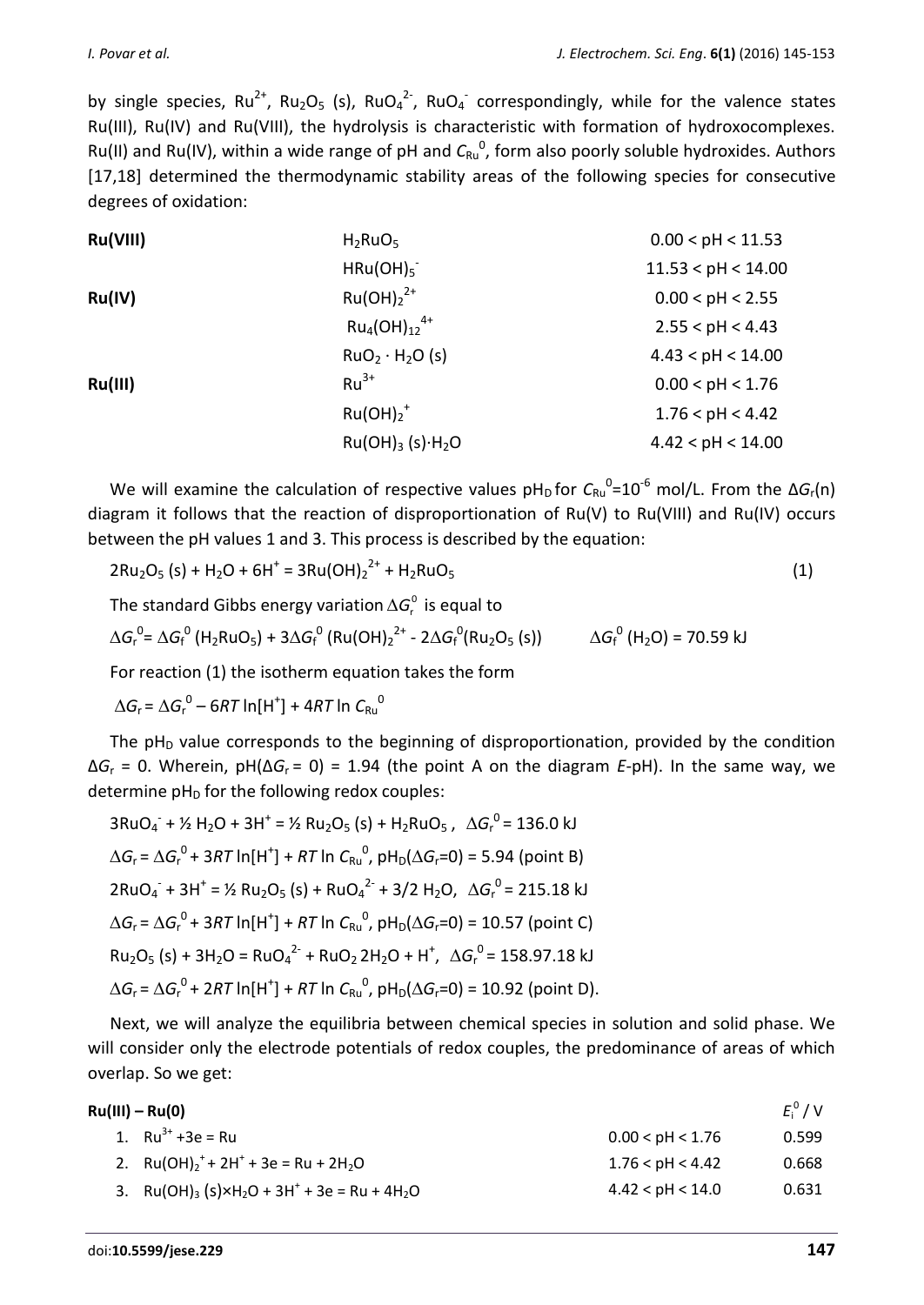| $Ru(IV) - Ru(III)$                                                                                                                                             |                    |       |
|----------------------------------------------------------------------------------------------------------------------------------------------------------------|--------------------|-------|
| 4. $Ru(OH)22+ + 2H+ + e = Ru3+ + 2H2O$                                                                                                                         | 0.0 < pH < 1.76    | 0.831 |
| 5. $Ru(OH)22+ + e = Ru(OH)2+$                                                                                                                                  | 1.76 < pH < 2.55   | 0.612 |
| 6. $\frac{1}{4}$ Ru <sub>4</sub> (OH) <sub>12</sub> <sup>4+</sup> + H <sup>+</sup> + e = Ru(OH) <sub>2</sub> <sup>+</sup> + H <sub>2</sub> O                   | 2.55 < pH < 4.42   | 0.506 |
| 7. $\frac{1}{4}$ Ru <sub>4</sub> (OH) <sub>12</sub> <sup>4+</sup> + H <sub>2</sub> O + e = Ru(OH) <sub>3</sub> (S)×H <sub>2</sub> O                            | 4.42 < pH < 4.43   | 0.617 |
| 8. RuO <sub>2</sub> (s)×2H <sub>2</sub> O + H <sup>+</sup> + e = Ru(OH) <sub>3</sub> (s)×H <sub>2</sub> O                                                      | 4.43 < pH < 14.0   | 0.777 |
| $Ru(V) - Ru(IV)$                                                                                                                                               |                    |       |
| 9. $\frac{1}{2}$ Ru <sub>2</sub> O <sub>5</sub> (S) + 3H <sup>+</sup> + e = Ru(OH) <sub>2</sub> <sup>2+</sup> + $\frac{1}{2}$ H <sub>2</sub> O                 | 1.94 < pH < 2.55   | 1.222 |
| 10. $\frac{1}{2}$ Ru <sub>2</sub> O <sub>5</sub> (s) + $\frac{1}{2}$ H <sub>2</sub> O + 2H <sup>+</sup> + e = $\frac{1}{4}$ Ru(OH) <sub>12</sub> <sup>4+</sup> | 2.55 < pH < 4.43   | 1.328 |
| 11. $\frac{1}{2}$ Ru <sub>2</sub> O <sub>5</sub> (s) + 3/2 H <sub>2</sub> O + H <sup>+</sup> + e = RuO <sub>2</sub> (s) <sup>+</sup> 2 H <sub>2</sub> O        | 4.43 < pH < 10.92  | 1.168 |
| $Ru(VI) - Ru(V)$                                                                                                                                               |                    |       |
| 12. $RuO42 + 3H+ + e = 1/2 Ru2O5(s) + 3/2 H2O$                                                                                                                 | 10.57 < pH < 10.92 | 2.816 |
| $Ru(VI) - Ru(IV)$                                                                                                                                              |                    |       |
| 13. $RuO_4^2$ + 4H <sup>+</sup> + 2e = RuO <sub>2</sub> (s) + 2H <sub>2</sub> O                                                                                | 10.92 < pH < 14.00 | 1.992 |
| $Ru(VII) - Ru(V)$                                                                                                                                              |                    |       |
| 14. RuO <sub>4</sub> + 3H <sup>+</sup> + 2e = 1/ <sub>2</sub> Ru <sub>2</sub> O <sub>5</sub> (s) + 3/2 H <sub>2</sub> O                                        | 5.94 < pH < 10.57  | 1.701 |
| $Ru(VII) - Ru(VI)$                                                                                                                                             |                    |       |
| 15. $RuO_4^- + e = RuO_4^{2}$                                                                                                                                  | 10.57 < pH < 14.00 | 0.586 |
| $Ru(VIII) - Ru(IV)$                                                                                                                                            |                    |       |
| 16. $H_2RuO_5 + 6H^+ + 4e = RuOH_2^{2+} + H_2O$                                                                                                                | 0.00 < pH < 1.94   | 1.405 |
| $Ru(VIII) - Ru(V)$                                                                                                                                             |                    |       |
| 17. $H_2RuO_5 + 3H^+ + 3e = \frac{1}{2} Ru_2O_{5(5)} + \frac{5}{2} H_2O$                                                                                       | 1.94 < pH < 5.94   | 1.466 |
| Ru(VIII) Ru(VII)                                                                                                                                               |                    |       |
| 18. $H_2RuO_5 + e = RuO_4 + H_2O$                                                                                                                              | 5.94 < pH < 11.53  | 0.996 |
| 19. $HRuO_5$ + H <sup>+</sup> + e = $RuO_4$ + H <sub>2</sub> O                                                                                                 | 11.53 < pH < 14.00 | 1.678 |

The following expressions for electrode potentials (within the respective pH ranges) correspond to these electrode processes:

| $Ru(III) - Ru(0)$  | $E_1 = E_1^0 + RT / 3F \ln C_{\text{B1}}^0$                                                                   | 0.00 < pH < 1.76   |
|--------------------|---------------------------------------------------------------------------------------------------------------|--------------------|
|                    | $E_2 = E_2^0 + RT / 3F \ln C_{\text{Ru}}^0 + RT / 3F \ln[H^+]$                                                | 1.76 < pH < 4.42   |
|                    | $E_3 = E_3^0 + RT / F \ln[H^+]$                                                                               | 4.42 < pH < 14.0   |
| $Ru(IV) - Ru(III)$ | $E_4 = E_4^0 + 2 RT / F \ln[H^+]$                                                                             | 0.00 < pH < 1.76   |
|                    | $E_5 = E_5^0$                                                                                                 | 1.76 < pH < 2.55   |
|                    | $E_6 = E_6^0 + RT / F \ln[H^+] - 3RT / 4F \ln C_{\text{Ru}}^0 - \frac{1}{4} RT / \ln 4$                       | 2.55 < pH < 4.42   |
|                    | $E_7 = E_7^0 + RT / 4F \ln C_{\text{Ru}}^0 - \frac{1}{4} RT / \ln 4$                                          | 4.42 < pH < 4.43   |
|                    | $E_8 = E_8^0 + RT / F \ln[H^+]$                                                                               | 4.43 < pH < 14.0   |
| $Ru(V) - Ru(IV)$   | $E_9 = E_9^0 + 3 RT / F \ln[H^+] - 3RT / 4F \ln C_{R10}^0$                                                    | 1.94 < pH < 2.55   |
|                    | $E_{10} = E_{10}^{0} + 2RT / F$ In [H <sup>+</sup> ] - RT / 4F In $C_{\text{Ru}}^{0} - \frac{1}{4}$ RT / In 4 | 2.55 < pH < 4.43   |
|                    | $E_{11} = E_{11}^0 + RT / F \ln[H^+]$                                                                         | 4.43 < pH < 10.92  |
| $Ru(VI) - Ru(V)$   | $E_{12} = E_{12}^0 + 3 RT / F \ln[H^+] + RT / F \ln C_{RU}^0$                                                 | 10.57 < pH < 10.92 |
| $Ru(VI) - Ru(IV)$  | $E_{13} = E_{13}^{0} + 2 RT / F \ln[H^{\dagger}] + RT / 2F \ln C_{\text{RU}}^{0}$                             | 10.92 < pH < 14.00 |
| $Ru(VII) - Ru(V)$  | $E_{14} = E_{14}^{0} + 3 RT / 2F \ln[H^{\dagger}] + RT / 2F \ln C_{Ru}^{0}$                                   | 5.94 < pH < 10.57  |
|                    |                                                                                                               |                    |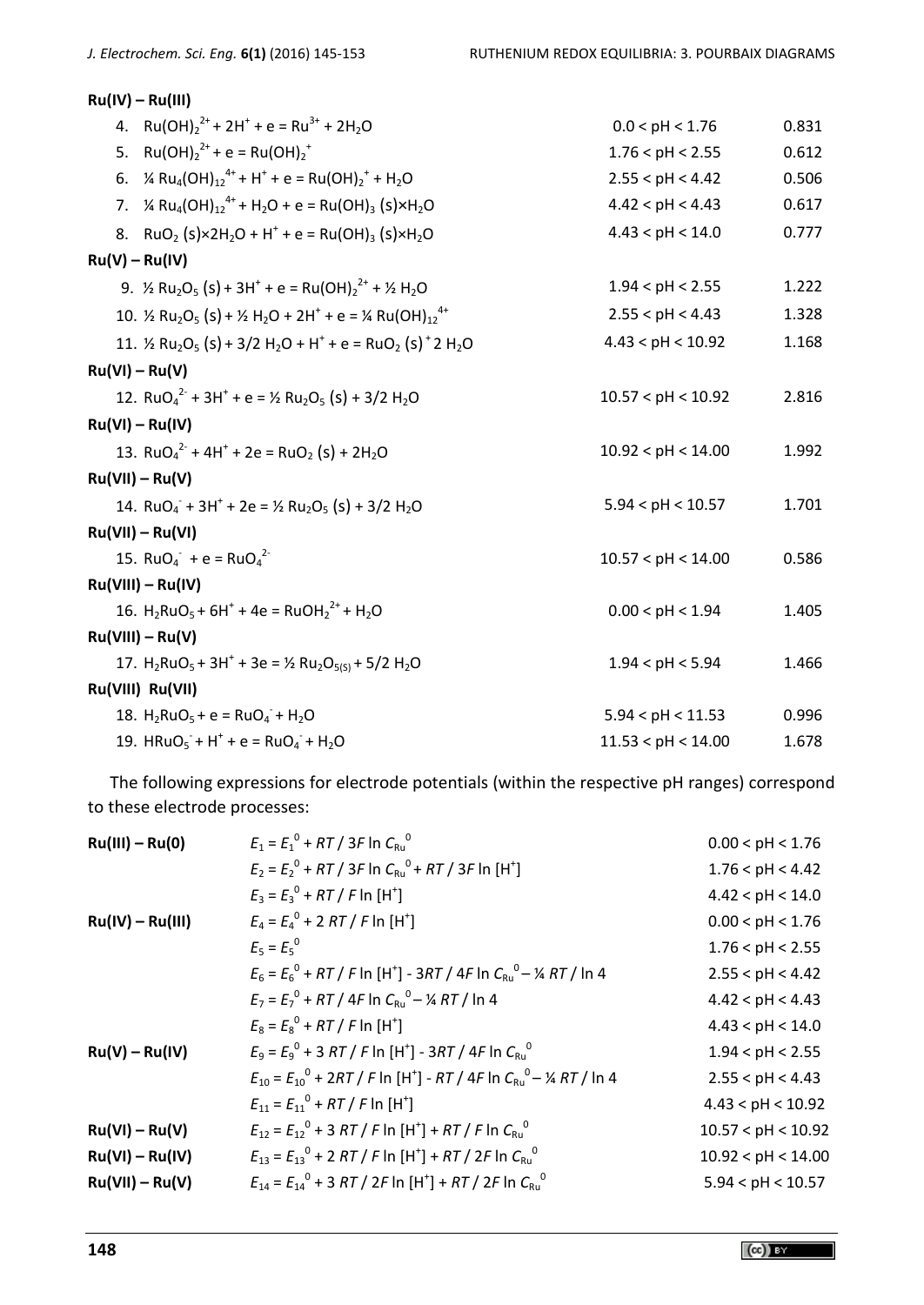| $Ru(VII)$ - Ru(VI) | $E_{15} = E_{15}^{0}$                                            | 10.57 < pH < 14.00 |
|--------------------|------------------------------------------------------------------|--------------------|
| Ru(VIII)-Ru(IV)    | $E_{16} = E_{16}^{0} + 3 RT / 2F \ln{H}^{+}$                     | 0 < pH < 1.94      |
| $Ru(VIII) - Ru(V)$ | $E_{17} = E_{17}^{0} + RT / F \ln[H^+] + RT / 3F \ln C_{Ru}^{0}$ | 1.94 < pH < 5.94   |
| Ru(VIII)-Ru(VII)   | $E_{18} = E_{18}^{0}$                                            | 5.94 < pH < 11.53  |
|                    | $E_{19} = E_{19}^0 + RT / F \ln[H^+]$                            | 11.53 < pH < 14.00 |

## **Results and discussion**

From the selected thermodynamic data [19], the standard electrode potentials of possible halfreactions in the Ru-Cl-H<sub>2</sub>O system have been also calculated. The calculation results of redox equilibria and the areas of predominance of chemical species in the examined system are shown in the form of diagrams potential-log[Cl<sup>-</sup>].  $E_r^0$  represents the standard electrode potential for respective redox couple, calculated in the basis of thermodynamic data [19] by the formula.  $E_r^0$  = - *G*r0. Finally, the *E*-pH diagrams for  $C_{Ru}^0$  = 10<sup>-4</sup> and  $C_{Ru}^0$  = 10<sup>-6</sup> mol/L are shown in Fig. 1 and 2. On their basis the following conclusions can be made:

1. With increasing of the total concentration of ruthenium:

- a. The areas of stability of Ru(OH)<sub>2</sub><sup>+</sup>, Ru(OH)<sub>2</sub><sup>2+</sup>, RuO<sub>4</sub><sup>2-</sup>, RuO<sub>4</sub><sup>-</sup> significantly narrow;
- b. The thermodynamic stability areas of the solid phase Ru(OH)<sub>3</sub>⋅H<sub>2</sub>O<sub>(S)</sub>, RuO<sub>2</sub>⋅H<sub>2</sub>O<sub>(S)</sub> and Ru<sub>2</sub>O<sub>5(S)</sub> increase;

Ru(II) is thermodynamically unstable to dismutation in Ru and Ru(III) within the entire range of pH and CRu0 values. In [19] it is assumed that Ru2+ does not participate in the disproportionation process due to the preponderance of the kinetics conditions on the thermodynamic inhibition.



*Figure 1. The potential – pH diagrams for ruthenium compounds in the system Ru-H<sub>2</sub>O, C<sub>Ru</sub>*  $^0$  *= 10<sup>-4</sup> mol/L .* 

2. The most stable valence state of ruthenium is Ru(IV). These results are in good agreement with existing experimental data [19].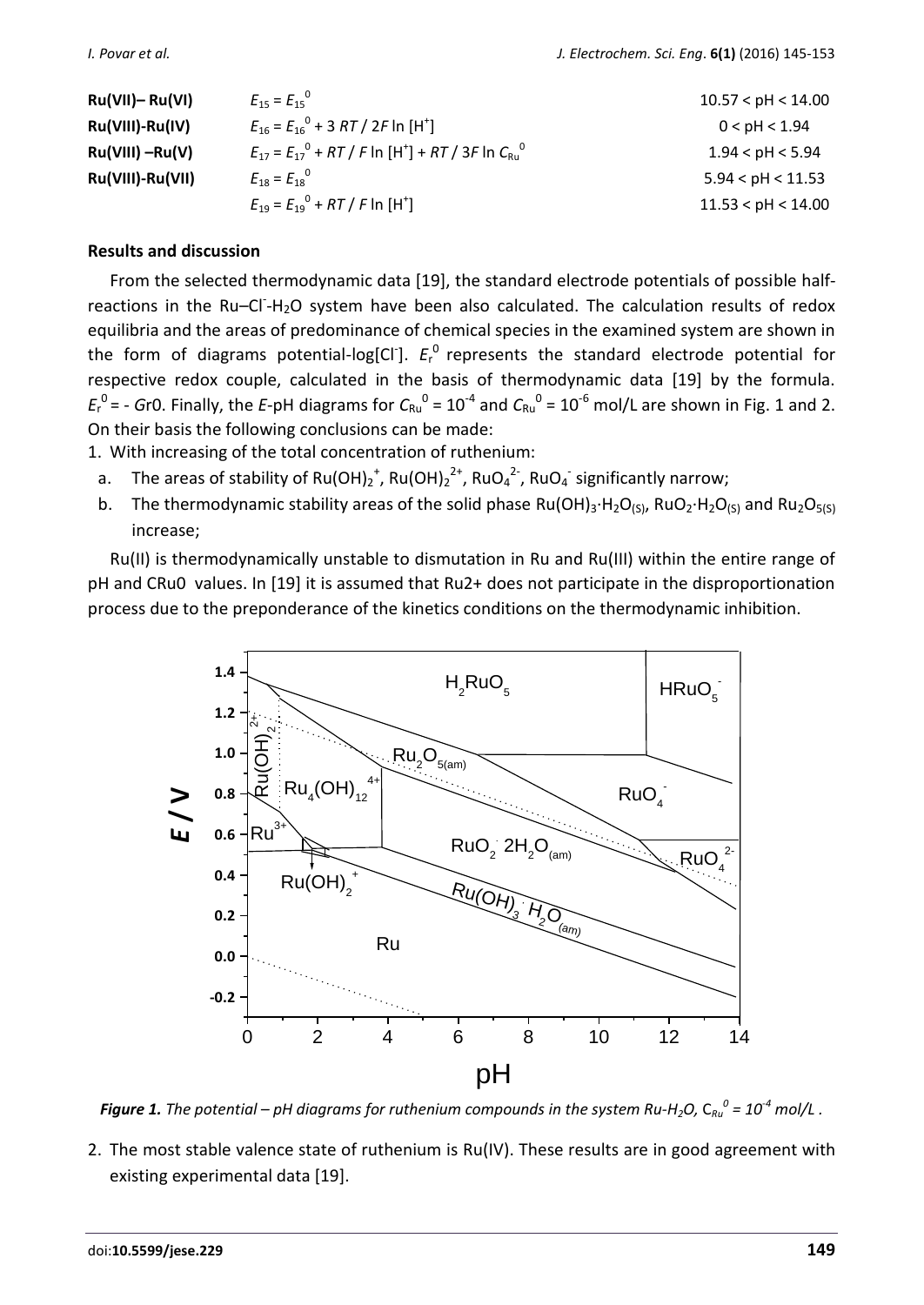

*Figure 2. The potential – pH diagrams for ruthenium compounds in the system Ru-H<sub>2</sub>O, C* $_{Ru}^o$  *= 10<sup>-6</sup> mol/L .* 

We will now examine the equilibrium between species in different valence states. Along with the reaction equation, the calculated standard electrode potential  $E^0$  is indicated:

 $Ru(III) - Ru(0)$ 

|                                                                                                                                                      |                           | $E_i^0$ / V |  |
|------------------------------------------------------------------------------------------------------------------------------------------------------|---------------------------|-------------|--|
| 1. $Ru^{3+} + 3e = Ru$                                                                                                                               | $log[CI] < -2.17$         | 0.599       |  |
| 2. RuCl <sup>2+</sup> + 3e = Ru + Cl <sup>-</sup>                                                                                                    | $-2.17 < log[CI] < -1.57$ | 0.566       |  |
| 3. RuCl <sub>2</sub> <sup>+</sup> + 3e = Ru + 2Cl <sup>-</sup>                                                                                       | $-1.57 < log[CI] < -0.54$ | 0.525       |  |
| 4. RuCl <sub>3</sub> <sup>0</sup> + 3e = Ru + 3Cl <sup>-</sup>                                                                                       | $-0.54 < log[CI] < 0.15$  | 0.514       |  |
| 5. $RuCl4- + 3e = Ru + 4Cl-$                                                                                                                         | 0.15 < log[CI] < 0.30     | 0.517       |  |
| 6. RuCl <sub>5</sub> <sup>2-</sup> + 3e = Ru + 5Cl <sup>-</sup>                                                                                      | 0.30 < log[CI] < 0.40     | 0.523       |  |
| 7. RuCl <sub>6</sub> <sup>3-</sup> + 3e = Ru + 6Cl <sup>-</sup>                                                                                      | 0.40 < log[CI] < 0.50     | 0.531       |  |
| $Ru(IV) - Ru(III)$                                                                                                                                   |                           |             |  |
| 8. Ru(OH) <sub>2</sub> <sup>2+</sup> + 2H <sup>+</sup> + e = Ru <sup>3+</sup> + 2H <sub>2</sub> O                                                    | $log[Cl^{-}] < -2.17$     | 0.821       |  |
| 9. Ru(OH) <sub>2</sub> <sup>2+</sup> + 2H <sup>+</sup> + Cl <sup>+</sup> + e = RuCl <sup>2+</sup> + 2H <sub>2</sub> O                                | $-2.17 < log[CI] < -1.57$ | 0.950       |  |
| 10. Ru(OH) <sub>2</sub> <sup>2+</sup> + 2H <sup>+</sup> + 2Cl <sup>-</sup> + e = RuCl <sup>+</sup> + 2H <sub>2</sub> O                               | $-1.57 < log[CI] < -1.39$ | 1.043       |  |
| 11. Ru(OH) <sub>2</sub> Cl <sup>+</sup> + 2H <sup>+</sup> + Cl <sup>-</sup> + e = RuCl <sub>2</sub> <sup>+</sup> + 2H <sub>2</sub> O                 | $-1.39 < log[CI] < -0.54$ | 0.961       |  |
| 12. Ru(OH) <sub>2</sub> Cl <sup>+</sup> + 2H <sup>+</sup> + 2Cl <sup>-</sup> + e = RuCl <sub>3</sub> + 2H <sub>2</sub> O                             | $-0.54 < log[CI] < -0.44$ | 0.993       |  |
| 13. Ru(OH) <sub>2</sub> Cl <sub>4</sub> <sup>2+</sup> + 2H <sup>+</sup> + e = RuCl <sub>3</sub> + Cl <sup>-</sup> + 2H <sub>2</sub> O                | $-0.44 < log[CI] < 0.15$  | 0.915       |  |
| 14. Ru(OH) <sub>2</sub> Cl <sub>4</sub> <sup>2+</sup> + 2H <sup>+</sup> + e = RuCl <sub>4</sub> <sup>+</sup> + 2H <sub>2</sub> O                     | 0.15 < log[CI] < 0.30     | 0.906       |  |
| 15. Ru(OH) <sub>2</sub> Cl <sub>4</sub> <sup>2+</sup> + 2H <sup>+</sup> + Cl <sup>-</sup> + e = RuCl <sub>5</sub> <sup>2-</sup> + 2H <sub>2</sub> O  | 0.30 < log[CI] < 0.40     | 0.888       |  |
| 16. Ru(OH) <sub>2</sub> Cl <sub>4</sub> <sup>2+</sup> + 2H <sup>+</sup> + 2Cl <sup>-</sup> + e = RuCl <sub>6</sub> <sup>3-</sup> + 2H <sub>2</sub> O | 0.40 < log[CI] < 0.50     | 0.865       |  |
| $Ru(VIII) - Ru(IV)$                                                                                                                                  |                           |             |  |
| 17. H <sub>2</sub> RuO <sub>5</sub> + 6H <sup>+</sup> + 4e = Ru(OH) <sub>2</sub> <sup>2+</sup> + 3H <sub>2</sub> O                                   | $-2.50 < log[CI] < -1.39$ | 1.405       |  |
| 18. $H_2RuO_5 + 6H^+ + Cl^- + 4e = Ru(OH)_2Cl^+ + 3H_2O$                                                                                             | $-1.39 < log[CI] < -0.44$ | 1.425       |  |
| 19. $H_2RuO_5$ + 6H <sup>+</sup> + 4Cl <sup>-</sup> + 4e = Ru(OH) <sub>2</sub> Cl <sub>4</sub> <sup>2-</sup> + 3H <sub>2</sub> O                     | $-0.44 < log[CI] < 0.50$  | 1.445       |  |
|                                                                                                                                                      |                           |             |  |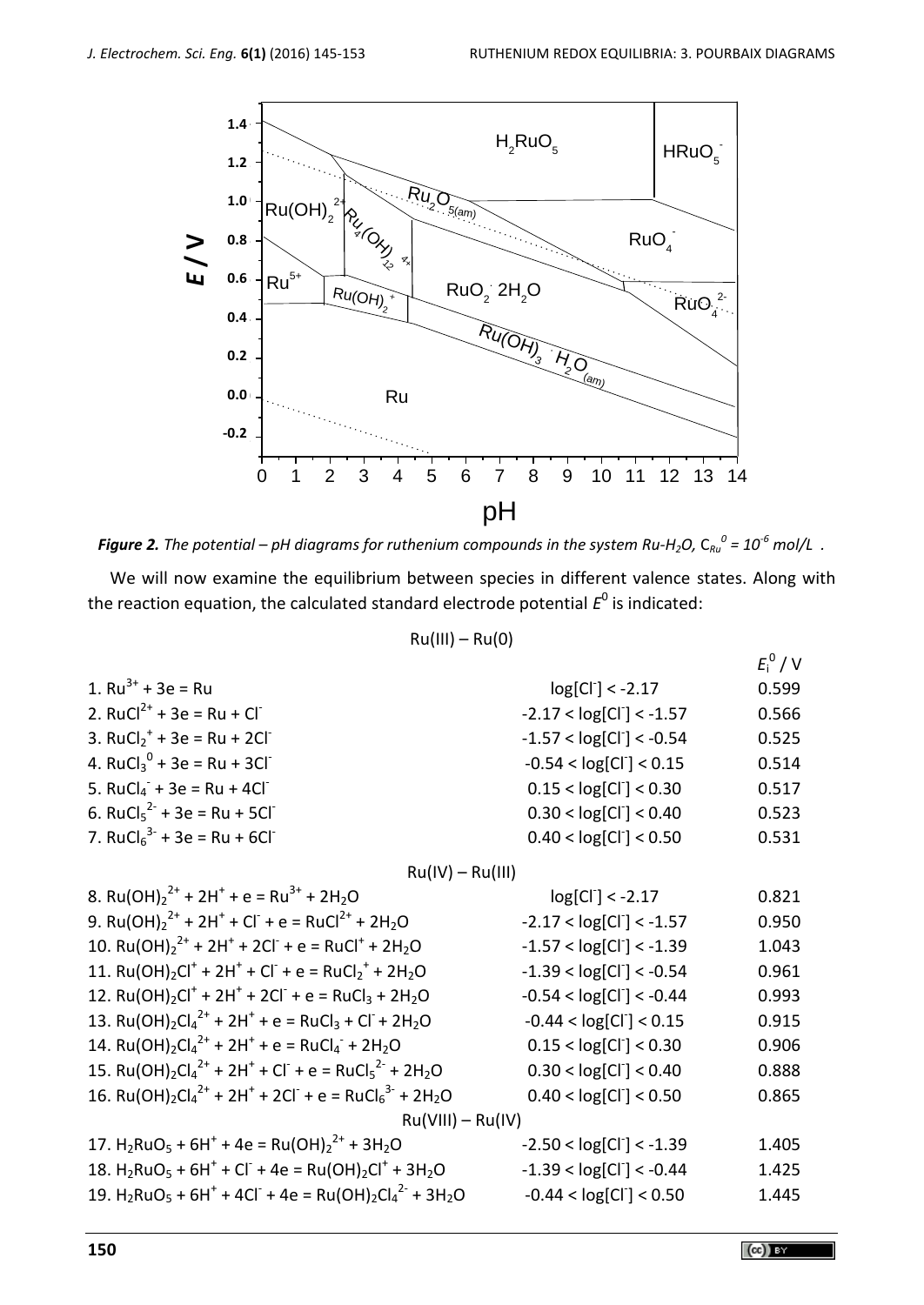Finally, the electrode potential depending on the CI concentration is calculated:

| Ru(III) – Ru(0)                                                      | $(V = (RT / 3F) \ln 10)$   |                               |
|----------------------------------------------------------------------|----------------------------|-------------------------------|
| $E_1 = E_1^0 + v \log C_{\text{Ru}}^0$                               |                            | $log[Cl^{-}] < -2.17$         |
| $E_2 = E_2^0 + v \log C_{\text{Ru}}^0 - v \log[\text{Cl}^{\cdot}]$   |                            | $-2.17 < log[CI] < -1.57$     |
| $E_3 = E_3^0 + v \log C_{\text{Ru}}^0 - 2v \log[\text{Cl}^0]$        |                            | $-1.57 < log[CI^-] < -0.54$   |
| $E_4 = E_4^0 + v \log C_{Ru}^0 - 3 v \log [Cl^0]$                    |                            | $-0.54 < log[CI] < 0.15$      |
| $E_5 = E_5^0 + v \log C_{Ru}^0 - 4v \log [Cl]$                       |                            | 0.15 < log[CI] < 0.30         |
| $E_6 = E_6^0 + v \log C_{\text{Ru}}^0 - 5 v \log[\text{Cl}^{\cdot}]$ |                            | 0.30 < log[CI] < 0.40         |
| $E_7 = E_7^0 + v \log C_{Ru}^0 - 6 v \log [Cl^T]$                    |                            | 0.40 < log[CI] < 0.50         |
| $Ru(IV) - Ru(III)$                                                   | $(\nu = (RT / F) \ln 10)$  |                               |
| $E_8 = E_8^0 + 2v \log[H^+]$                                         |                            | $log[CI] < -2.17$             |
| $E_9 = E_9^0 + 2v \log[H^+] + v \log[Cl^+]$                          |                            | $-2.17 < log[CI] < -1.57$     |
| $E_{10} = E_{10}^0 + 2v \log[H^+] + 2v \log[Cl^+]$                   |                            | $-1.57 < log[Cl^{-}] < -1.39$ |
| $E_{11} = E_{11}^0 + 2v \log[H^+] + v \log[CI]$                      |                            | $-1.39 < log[CI] < -0.54$     |
| $E_{12} = E_{12}^{0} + 2v \log[H^+] + 2v \log[Cl^+]$                 |                            | $-0.54 < log[Cl^{-}] < -0.44$ |
| $E_{13} = E_{13}^0 + 2v \log[H^+] - v \log[Cl]$                      |                            | $-0.44 < log[CI] < 0.15$      |
| $E_{14} = E_{14}^{0} + 2v \log[H^+]$                                 |                            | 0.15 < log[CI] < 0.30         |
| $E_{15} = E_{15}^{0} + 2v \log[H^+] + v \log[Cl^+]$                  |                            | 0.30 < log[CI] < 0.40         |
| $E_{16} = E_{16}^{0} + 2 v \log[H^+] + 2 v \log[Cl^+]$               |                            | 0.40 < log[CI] < 0.50         |
| Ru(VIII) – Ru(IV)                                                    | $(\nu = (RT / 4F) \ln 10)$ |                               |
| $E_{17} = E_{17}^{0} + 6v \log[H^+]$                                 |                            | $-2.50 < log[CI^{-}] < -1.39$ |
| $E_{18} = E_{18}^{0} + 6v \log[H^+] + v \log[Cl^+]$                  |                            | $-1.39 < log[CI] < -0.44$     |
| $E_{19} = E_{19}^0 + 6v \log[H^+] + 4v \log[Cl^+]$                   |                            | $-0.44 < log[CI] < -0.50$     |

These functions along with predominance areas of the species in solution are diagrammatically shown in Fig. 3 as the potential – log [*L*] diagram. Compared with diagrams *E* - pH, on the *E* (log [*L*]) diagram a considerable number of chemical species of ruthenium(IV) is outside of the thermodynamic stability area of water (the dotted line a). Within the entire range of the [Cl<sup>-</sup>] values, -2.20 < log[Cl<sup>-</sup>] < 0.50, the valence states of ruthenium Ru(II), Ru(V), Ru(VI) and Ru(VII) are unstable with respect to dismutation processes.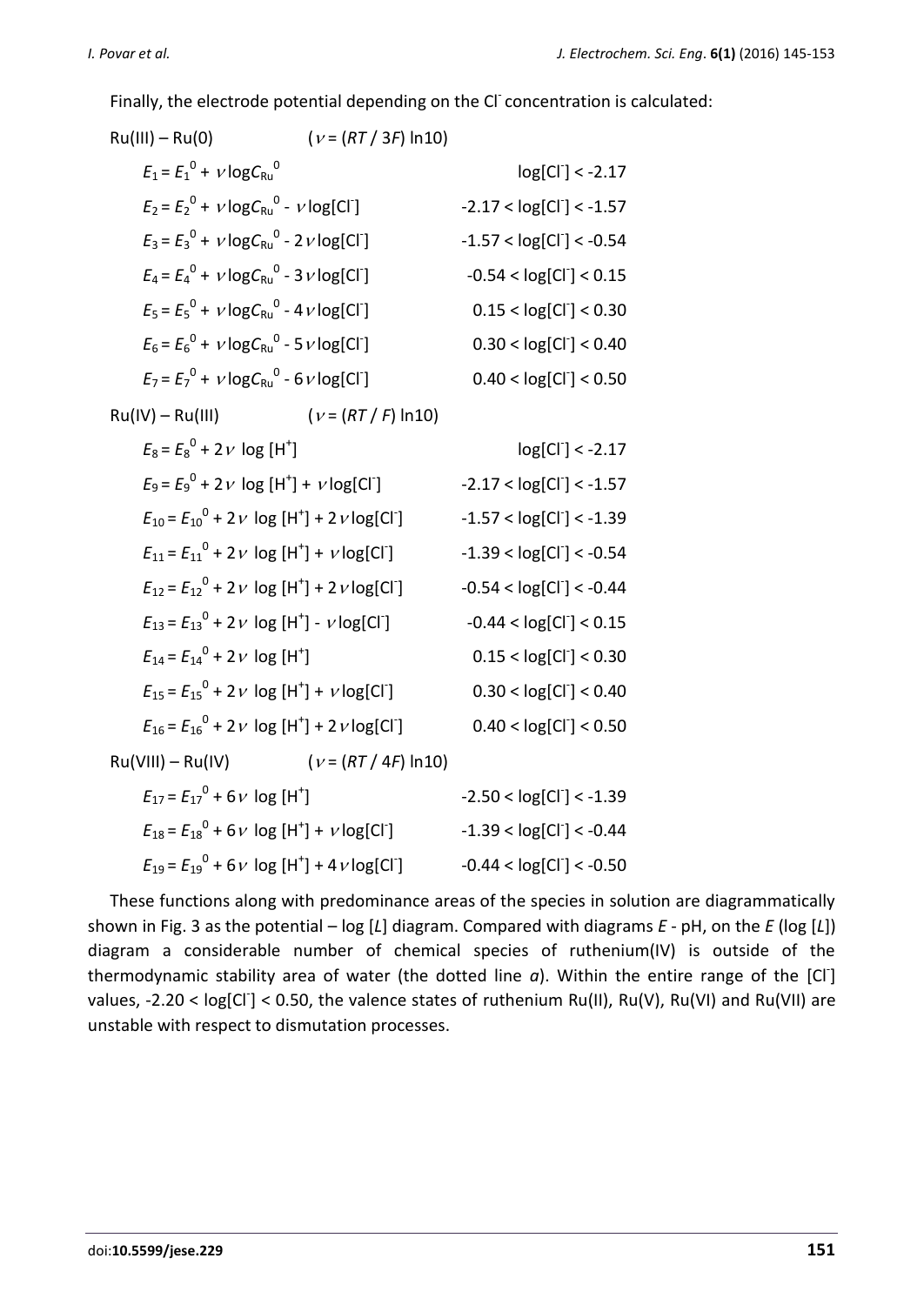

*Figure 3. The potential - log[L] diagram for the system Ru-Cl- -H2O, pH 0,* C*Ru0 = 10-6 mol/L.*

## **Conclusions**

- 1. On the basis of the thermodynamic data, the area of thermodynamic stability of Ru chemical species as a function of *pH* (or pCl) for each degree of oxidation has been determined.
- 2. Based on the  $\Delta G_r = f(n)$ diagrams calculated for several values of pH, a narrow  $\Delta$ pH value is determined, in which the dismutation of appropriate form takes place. Based on thermodynamic analysis, the exact  $pH_D$  value of the beginning of disproportionation (or comproportionation) is found. After that, the diagrams of heterogeneous chemical equilibria, developed by us earlier, as a function of pH and the total concentration of metal ion in solution, are built.
- 3. It is derived a system of electrochemical equations of electrode reactions between chemical species in different degrees of oxidation, the predominance areas of which are overlapped. Finally, the dependence  $\Delta G_r$  or *E* on pH (or pCl) is calculated for different redox pairs. Depending on pH and pE, as well as the total concentration of inorganic ligands, the Ru compounds may undergo various transformations to produce a whole range of chemical forms in solution. The potential—pH and potential-pCl diagrams of the Ru-H<sub>2</sub>O and Ru-Cl<sup>-</sup>H<sub>2</sub>O systems have been constructed. The calculated Pourbaix diagrams within our approach agree well with the previously reported experimental data.

## **References:**

- [1] M. Pourbaix, *Atlas of electrochemical equilibria in aqueous solutions*, NACE Cebelcor, Huston, 1974, 644 p.
- [2] I. Fishtik, *Environmental Science & Technology* **40** (2006) 1902-1910.
- [3] A. Minguzzi, F. R. F. Fan, A. Vertova, S. Rondinini, A. Bard, *Chemical Science* **3** (2012) 217- 229.
- [4] J. Angus, B. Lu, M. Zappia*, Journal of Appied Electrochemistry* (1987) 1-21.
- [5] M. Pourbaix, *Lectures on Electrochemical Corrosion*. Springer Science & Business Media, New York, USA, 2012, 336 p.
- [6] D. Silverman, in *Uhlig's Corrosion Handbook*, R.W. Revie, John Wiley & Sons, New Jercey, USA, 2011, pp. 1129-1166.